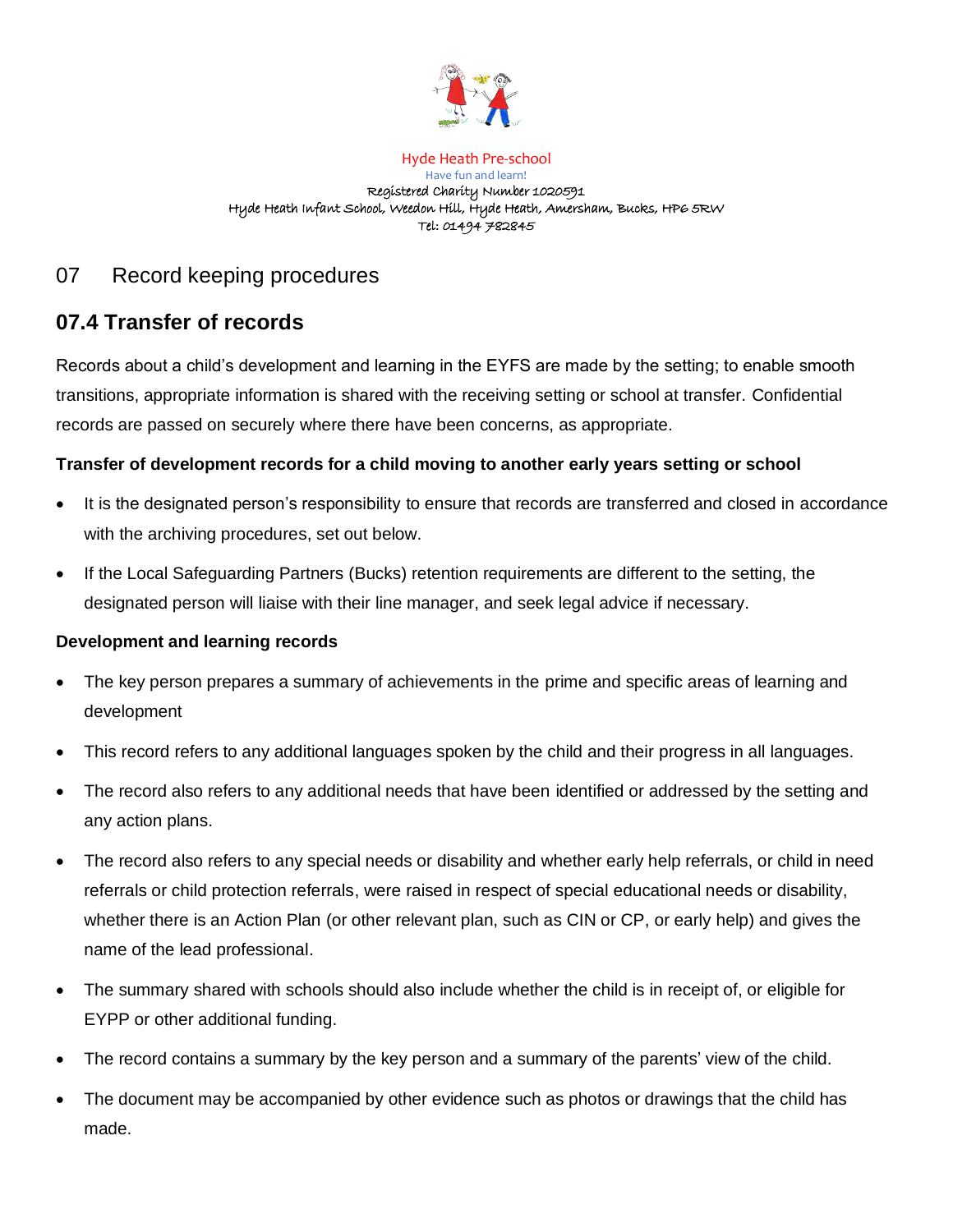- The setting will use the local authority's assessment summary format or transition record, where these where provided.
- Whichever format of assessment summary is used, it should be completed and shared with the parent prior to transfer.

### **Transfer of confidential safeguarding and child protection information**

- The receiving school/setting will need a record of child protection concerns raised in the setting and what was done about them. The responsibility for transfer of records lies with the originating setting, not on the receiving setting/school to make contact and request them.
- To safeguard children effectively, the receiving setting must be made aware of any current child protection concerns, preferably by telephone, prior to the transfer of written records.
- Parents should be reminded that sensitive information about their child is passed onto receiving settings where there have been safeguarding concerns and should be asked to agree to this prior to the information being shared. Settings are obliged to share data linked to "child abuse" which is defined as physical injury (non-accidental) physical and emotional neglect, ill treatment and abuse.
- Parents/carers should be asked to agree to this, however, where safeguarding concerns have reached the level of a referral being made to local children's social work services (either due to concerns that a child may be at risk of significant harm or that a child may be in need under Section 17 of the Children Act,) if consent is withheld the information will most likely need to be shared anyway. It is important that any decisions made to share or not share with or without consent are fully recorded.
- For any safeguarding or welfare concerns that resulted in an early help referral being made, and if consent to share is withheld, legal advice is sought prior to sharing.
- If the level of a safeguarding concern has not been such that a referral was made for early help, or to children's social work services or police, the likelihood is that any concerns were at a very low level and if they did not meet the threshold for early help, they are unlikely to need to be shared as child abuse data with a receiving setting, however, the designated person should make decisions on a case by case basis, seeking legal advice is necessary.
- The designated person should check the quality of information to be transferred prior to transfer, ensuring that any information to be shared is accurate, relevant, balanced and proportionate. Parents can request that any factual inaccuracies are amended prior to transfer.
- If a parent wants to see the exact content of the safeguarding information to be transferred, they should go through the subject access request process. It is important that a child or other person is not put at risk through information being shared.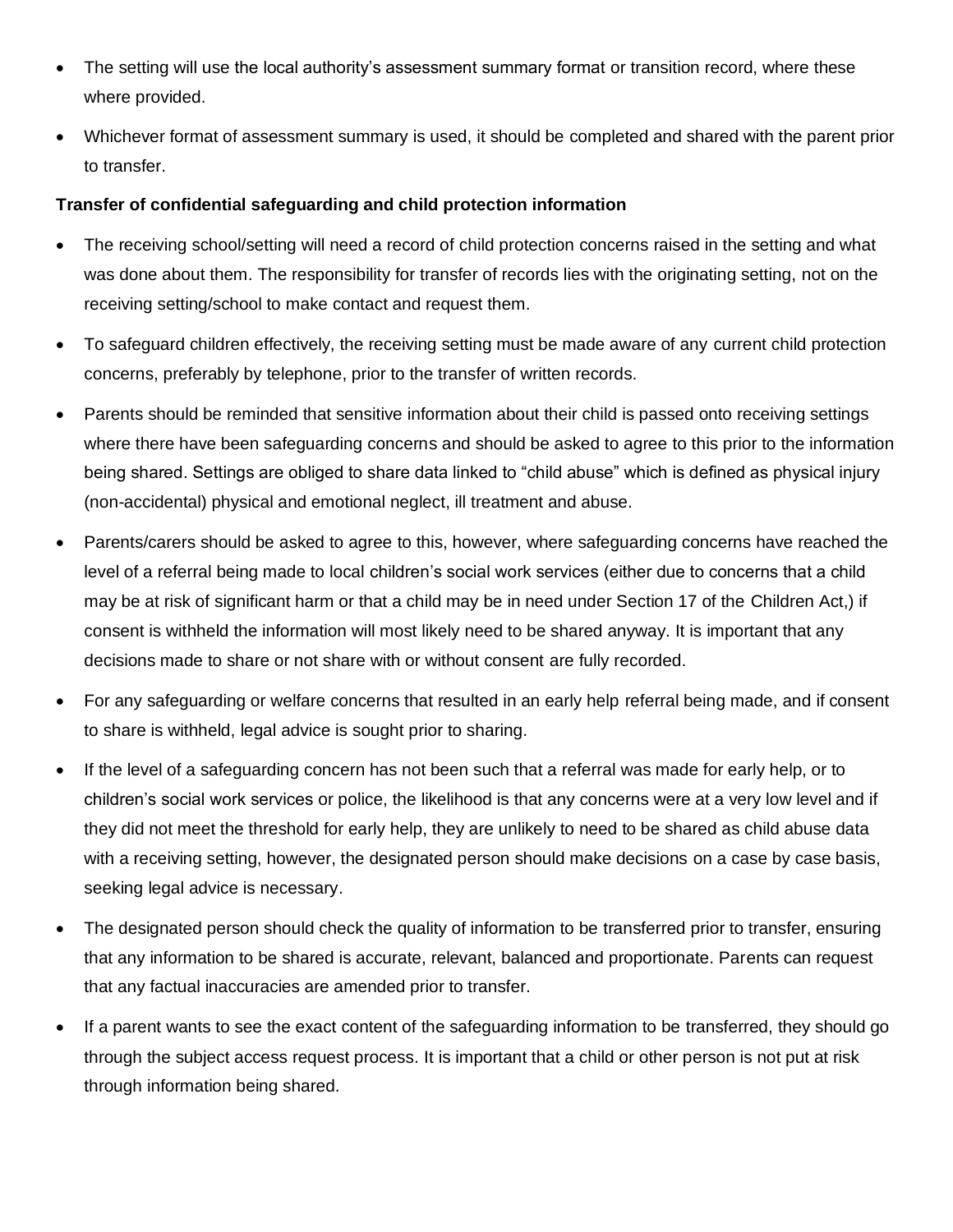- If no referrals have been made for early help or to children's social work services and police, there should not normally be any significant information which is unknown to a parent being shared with the receiving school or setting.
- If a parent has objections or reservations about safeguarding information being transferred to the new setting, or if it is unclear what information should be included, the designated person will seek legal advice.
- In the event that LSP requirements are different to the setting's this must be explained to the parent, and recorded on form 6.4d, and a record of the discussion should be signed by parents to indicate that they understand how the information will be shared, in what circumstances, and who by.
- Prior to sharing the information with the receiving setting the designated person should check LSP retention procedures and if it becomes apparent that the LSP procedures are materially different to setting's procedures this is brought to the attention of the designated person's line manager, who will agree how to proceed.
- If a child protection plan or child in need plan is in place 06.1a Child welfare and protection summary is also photocopied and a copy is given to the receiving setting or school, along with the date of the last professional meeting or case conference.
- If a S47 investigation has been undertaken by the local authority a copy of the child welfare and protection concern summary form is given to the receiving setting/school.
- Where a CAF/early help assessment has been raised in respect of welfare concerns, the name and contact details of the lead professional are passed on to the receiving setting or school**.**
- If the setting has a copy of a current plan in place due to early help services being accessed, a copy of this should be given to the receiving setting, with parental consent.
- Where there has been a S47 investigation regarding a child protection concern, the name and contact details of the child's social worker will be passed on to the receiving setting/school, regardless of the outcome of the investigation.
- Where a child has been previously or is currently subject to a child protection plan, or a child in need plan, the name and contact details of the child's social worker will be passed onto the receiving setting/school, along with the dates that the relevant plan was in place for.
- This information is posted (by 'signed for' delivery) or taken to the school/setting, addressed to the setting's or school's designated person for child protection and marked confidential. Electronic records must only be transferred by a secure electronic transfer mechanism, or after the information has been encrypted.
- Parent/carers should be made aware what information will be passed onto another setting via 07.1a Privacy notice.